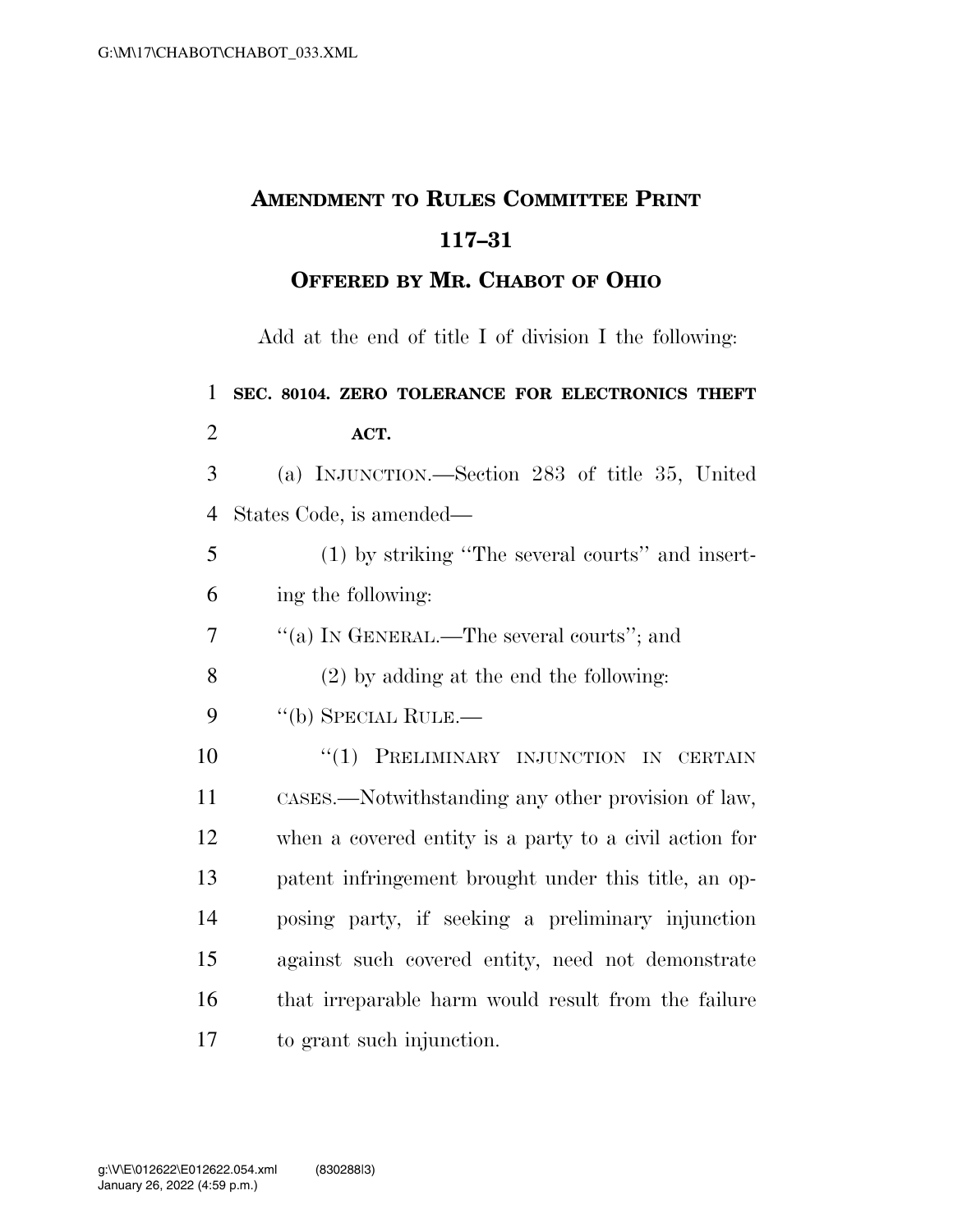| $\mathbf{1}$   | "(2) COVERED ENTITY DEFINED.—In this sub-               |
|----------------|---------------------------------------------------------|
| $\overline{2}$ | section, the term 'covered entity' means an entity (or  |
| 3              | subsidiary or affiliate thereof) that—                  |
| $\overline{4}$ | "(A) is providing or producing tele-                    |
| 5              | communications, software, or electronics equip-         |
| 6              | ment;                                                   |
| $\overline{7}$ | "(B) has a headquarters or a principal                  |
| 8              | place of business located in a region adminis-          |
| 9              | tered or governed by the People's Republic of           |
| 10             | China (excluding Taiwan);                               |
| 11             | "(C) was, on or after March 8, 2016, de-                |
| 12             | nied export privileges; and                             |
| 13             | $\lq\lq$ (D) was, subsequent to such denial, re-        |
| 14             | moved by the Secretary of Commerce from the             |
| 15             | List of Denied Persons maintained by the Bu-            |
| 16             | reau of Industry and Security of the Depart-            |
| 17             | ment of Commerce upon the restoration of such           |
| 18             | privileges.".                                           |
| 19             | (b) EXPORT PRIVILEGES ELIGIBILITY.-                     |
| 20             | (1) IN GENERAL.—Beginning on and after the              |
| 21             | date that is 180 days after the date of enactment of    |
| 22             | this Act, a covered entity may only be eligible for ex- |
| 23             | port privileges if such covered entity—                 |
| 24             | (A) certifies to the Attorney General that              |
| 25             | such covered entity—                                    |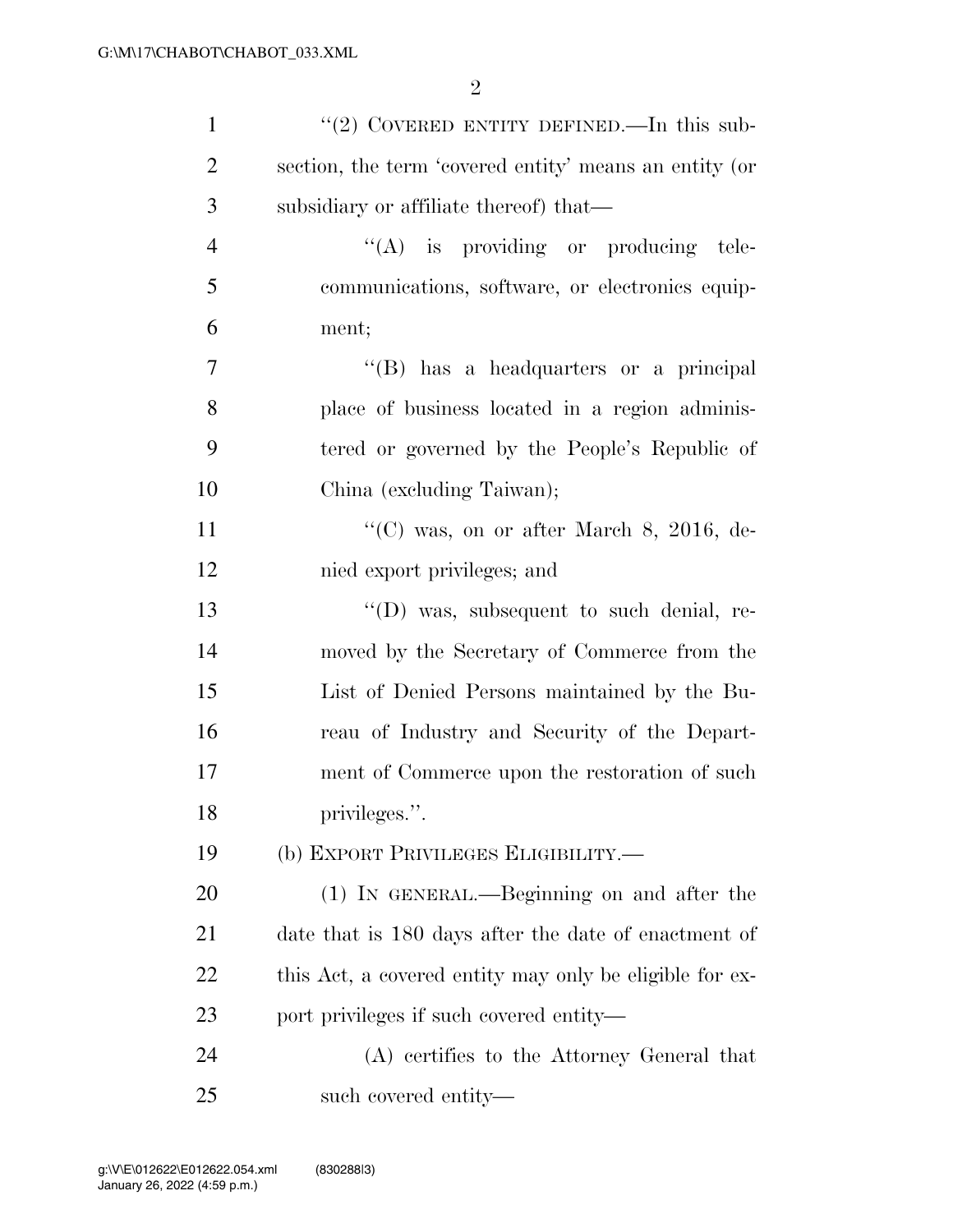| $\mathbf{1}$   | (i) with respect to patents in use by                  |
|----------------|--------------------------------------------------------|
| $\overline{2}$ | the covered entity, has entered into license           |
| 3              | agreements with the United States persons              |
| $\overline{4}$ | that own such patents;                                 |
| 5              | (ii) will abide by the laws of the                     |
| 6              | United States; and                                     |
| 7              | (iii) will not engage in cyber espio-                  |
| 8              | nage, or the theft or misappropriation of              |
| 9              | intellectual property or trade secrets, on             |
| 10             | behalf of themselves or a state actor; and             |
| 11             | (B) maintains an export eligibility account            |
| 12             | in accordance with paragraph $(2)$ .                   |
| 13             | (2) EXPORT ELIGIBILITY ACCOUNTS.—                      |
| 14             | (A) ESTABLISHMENT.—The Secretary of                    |
| 15             | the Treasury, at the request of a covered entity,      |
| 16             | shall establish and manage an export eligibility       |
| 17             | account for the covered entity in accordance           |
| 18             | with this paragraph.                                   |
| 19             | (B) ACCOUNT BALANCE.—To establish eli-                 |
| 20             | gibility for export privileges under paragraph         |
| 21             | (1), an account established under subparagraph         |
| 22             | $(A)$ shall—                                           |
| 23             | (i) at the time such account is estab-                 |
| 24             | lished, include<br>amount<br>${\rm an}$<br>equal<br>to |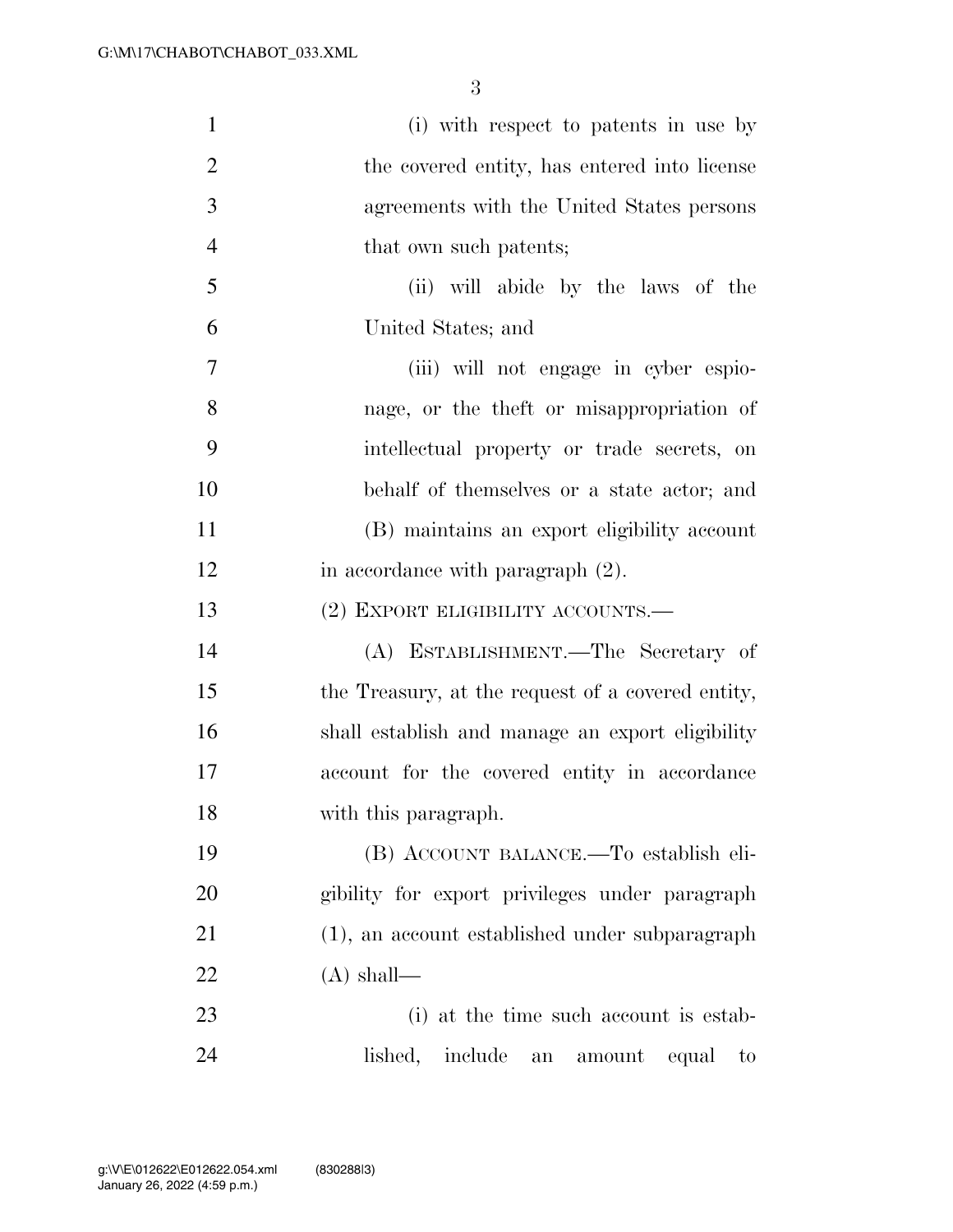| $\mathbf{1}$   | $$2,500,000,000$ provided by the covered     |
|----------------|----------------------------------------------|
| $\overline{2}$ | entity;                                      |
| 3              | (ii) have a balance accessible only—         |
| $\overline{4}$ | (I) by the Secretary of the Treas-           |
| 5              | ury for payments described in sub-           |
| 6              | paragraph $(C)$ ; and                        |
| 7              | $(II)$ by the covered entity—                |
| 8              | (aa) upon closure of the ac-                 |
| 9              | count; and                                   |
| 10             | (bb) for purposes of making                  |
| 11             | deposits to maintain the account             |
| 12             | in accordance with clause (iii);             |
| 13             | and                                          |
| 14             | (iii) at all times after establishment,      |
| 15             | include a minimum of $$600,000,000$ .        |
| 16             | (C) USE OF ACCOUNT.—Amounts in an ac-        |
| 17             | count established under subparagraph (A) may |
| 18             | be used by the Secretary of the Treasury for |
| 19             | payments—                                    |
| 20             | (i) made to a United States person;          |
| 21             | and                                          |
| 22             | $(ii)$ that—                                 |
| 23             | (I) relate to final judgments in a           |
| 24             | patent infringement action against the       |
| 25             | applicable covered entity (including in-     |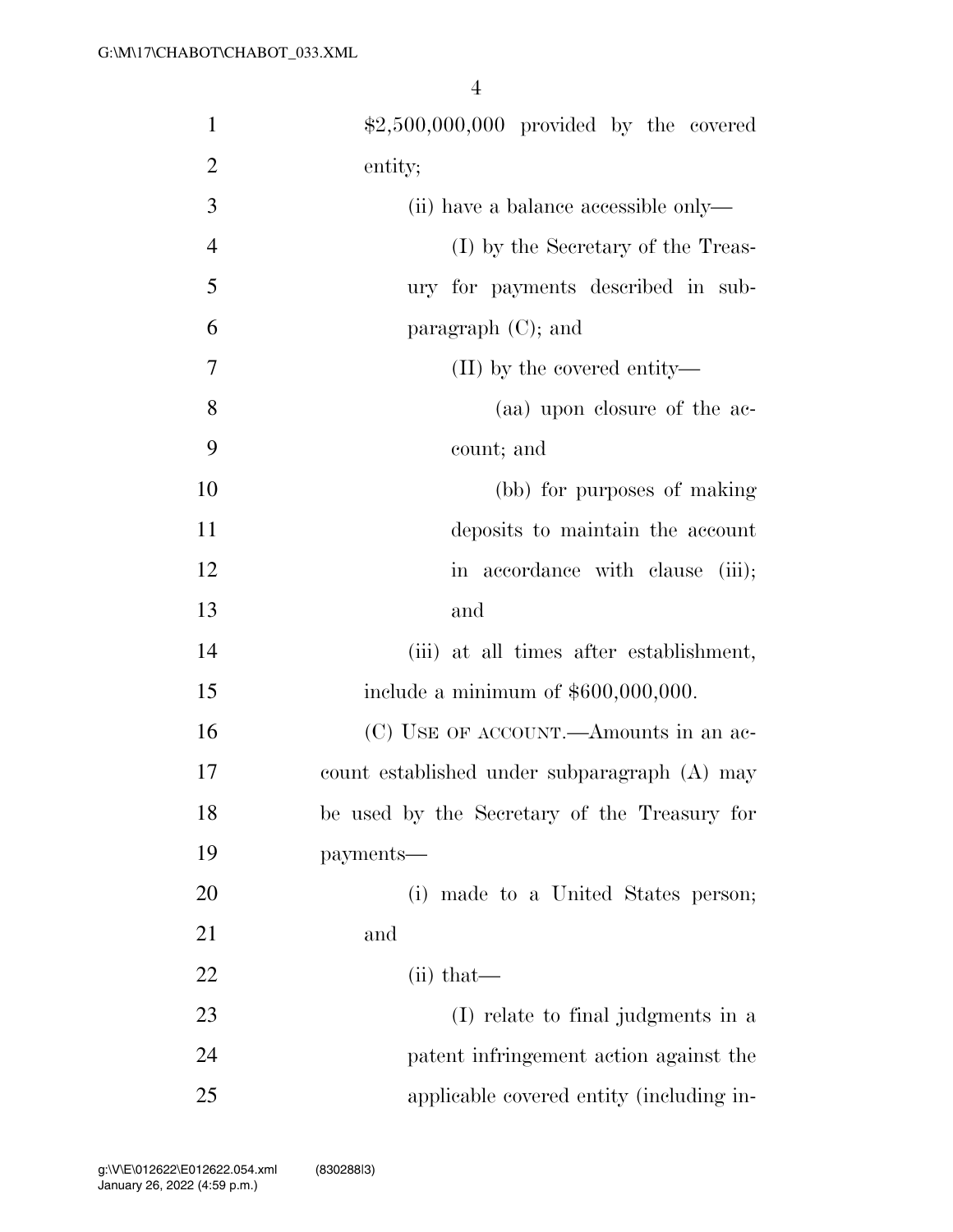| $\mathbf{1}$   | terest, attorney's fees, and any other           |
|----------------|--------------------------------------------------|
| $\overline{2}$ | costs specified in such judgments);              |
| 3              | and                                              |
| $\overline{4}$ | (II) the covered entity failed to                |
| 5              | make.                                            |
| 6              | (D) CERTIFICATION.—The Attorney Gen-             |
| 7              | eral, in consultation with the Secretary of the  |
| 8              | Treasury and the Secretary of Commerce, shall    |
| 9              | review and certify the account status of covered |
| 10             | entities for purposes of eligibility for export  |
| 11             | privileges at least once every 7 years.          |
| 12             | (E) NOTIFICATION.-The Attorney Gen-              |
| 13             | eral shall notify United States Customs and      |
| 14             | Border Protection and the Bureau of Industry     |
| 15             | and Security of the Department of Commerce       |
| 16             | of the identities of covered entities without an |
| 17             | account providing eligibility for export privi-  |
| 18             | leges.                                           |
| 19             | (3) DEFINITIONS.—In this subsection:             |
| 20             | (A) COVERED ENTITY.—The term "cov-               |
| 21             | ered entity" means an entity (or subsidiary or   |
| 22             | affiliate thereof) that—                         |
| 23             | (i) is providing or producing tele-              |
| 24             | communications, software, or electronics         |
| 25             | equipment;                                       |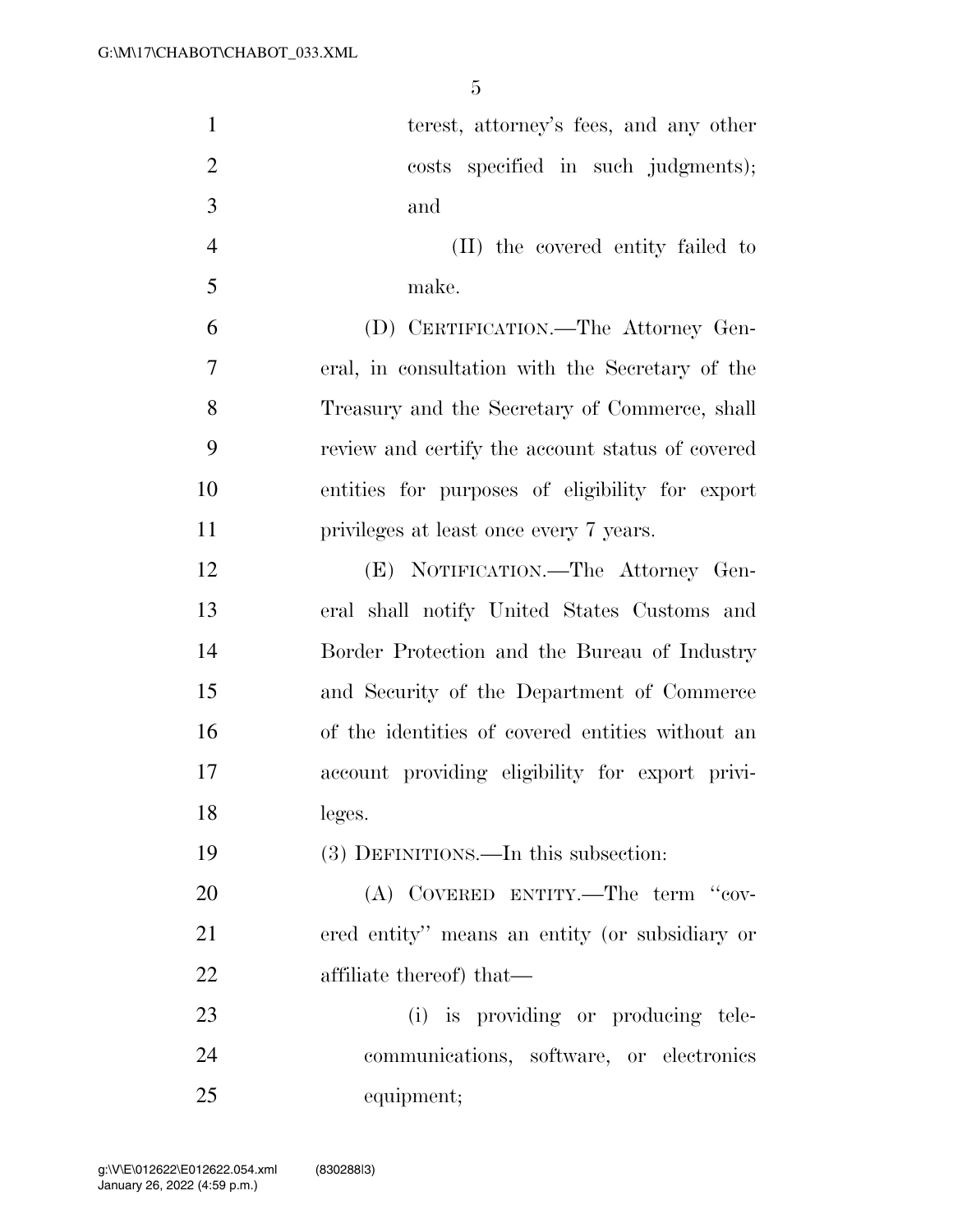| $\mathbf{1}$   | (ii) has a headquarters or a principal           |
|----------------|--------------------------------------------------|
| $\overline{2}$ | place of business located in a region ad-        |
| 3              | ministered or governed by the People's Re-       |
| $\overline{4}$ | public of China (excluding Taiwan);              |
| 5              | (iii) was, on or after March $8, 2016,$          |
| 6              | denied export privileges; and                    |
| $\overline{7}$ | (iv) was, subsequent to such denial,             |
| 8              | removed by the Secretary of Commerce             |
| 9              | from the List of Denied Persons main-            |
| 10             | tained by the Bureau of Industry and Se-         |
| 11             | curity of the Department of Commerce             |
| 12             | upon the restoration of such privileges.         |
| 13             | (B) EXPORT PRIVILEGES.—The term "ex-             |
| 14             | port privileges" means, with respect to items    |
| 15             | subject to the Export Administration Regula-     |
| 16             | tions (as codified in subchapter C of chapter    |
| 17             | VII of title 15, Code of Federal Regulations, or |
| 18             | any successor regulations)—                      |
| 19             | (i) the ability to engage in export and          |
| 20             | reexport transactions involving such items;      |
| 21             | and                                              |
| 22             | (ii) the access to such items.                   |
| 23             | (C) UNITED STATES PERSON.—The term               |
| 24             | "United States person" means—                    |
| 25             | (i) a United States citizen or national;         |